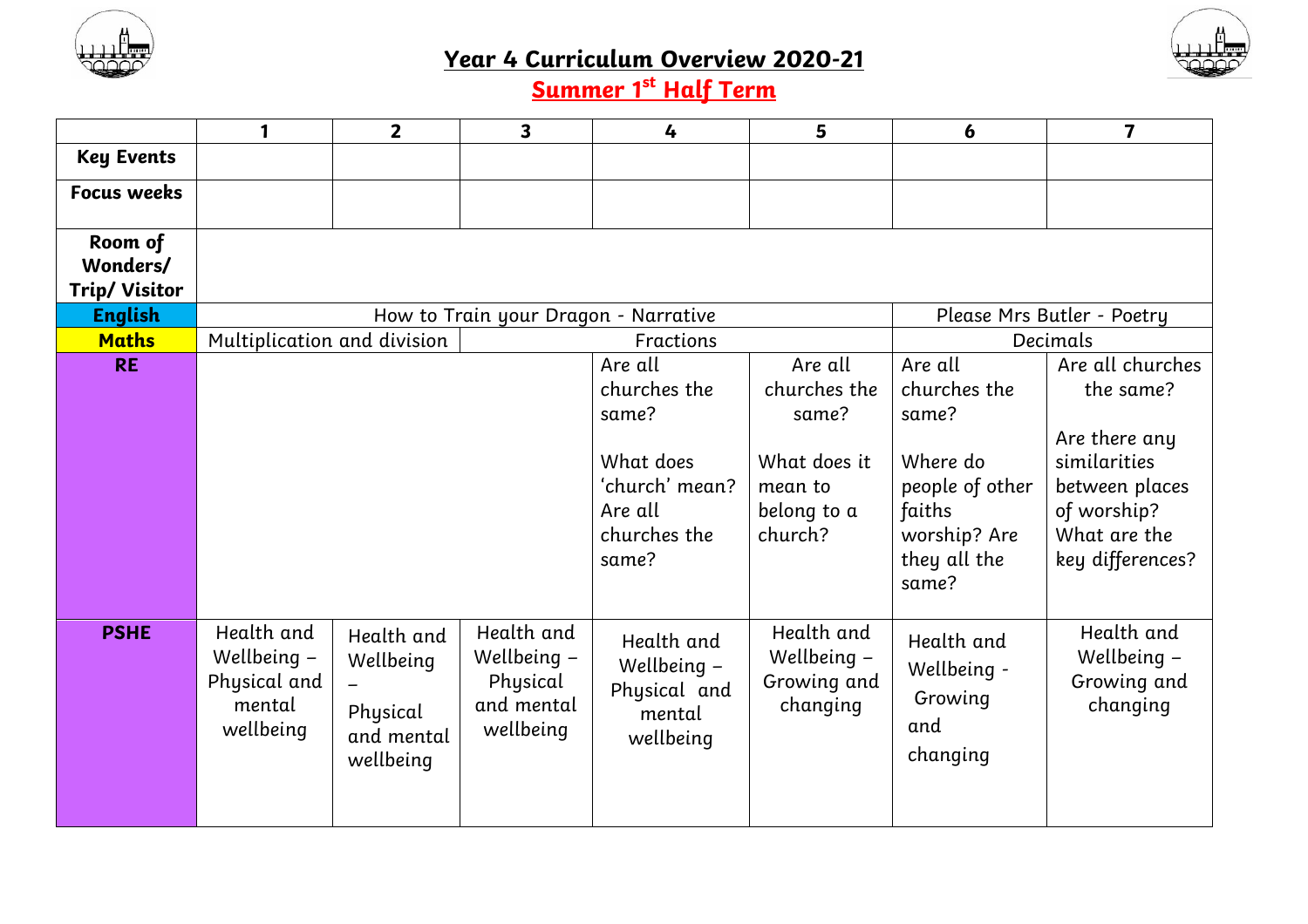

## **Year 4 Curriculum Overview 2020-21**



| the dealer of           |                                                                       |               |                | T VAITIVAIAIII UYVI YIVW LULU LI |                |                | استعا         |  |  |
|-------------------------|-----------------------------------------------------------------------|---------------|----------------|----------------------------------|----------------|----------------|---------------|--|--|
| <b>Science</b>          |                                                                       | States of     | States of      | States of                        | States of      | States of      |               |  |  |
|                         |                                                                       | Matter -      | $matter -$     | matter - Can                     | $matter - At$  | matter -       |               |  |  |
|                         |                                                                       | What are      | What is the    | different                        | what           | What is a      |               |  |  |
|                         |                                                                       | the different | difference     | materials be                     | temperature    | water cycle    |               |  |  |
|                         |                                                                       | states of     | between a      | grouped                          | do different   | and what       |               |  |  |
|                         |                                                                       | matter?       | solid, liquid  | together                         | materials      | happens?       |               |  |  |
|                         |                                                                       |               | and gas?       | depending on                     | change state?  |                |               |  |  |
|                         |                                                                       |               |                | their state?                     |                |                |               |  |  |
| <b>Geography</b>        |                                                                       |               |                | Rivers – What                    | Rivers - How   | Rivers - How   | Rivers -      |  |  |
|                         |                                                                       |               |                | are the                          | do people      | can flooding   | How do we use |  |  |
|                         |                                                                       |               |                | different stages                 | change         | effect people? | rivers?       |  |  |
|                         |                                                                       |               |                | of the water                     | rivers?        |                |               |  |  |
|                         |                                                                       |               |                | cycle?                           |                |                |               |  |  |
| <b>History</b>          | Vikings -                                                             | Vikings -     | Vikings -      | Vikings -                        | Vikings -      |                |               |  |  |
|                         | Why did the                                                           | Who were      | What were      | What was a                       | What is        |                |               |  |  |
|                         | Vikings                                                               | the Vikings   | the Vikings    | Viking raid and                  | Danegeld?      |                |               |  |  |
|                         | invade                                                                | and where     | known for?     | why did they                     |                |                |               |  |  |
|                         | Britain?                                                              | did they      |                | happen?                          |                |                |               |  |  |
|                         |                                                                       | come from?    |                |                                  |                |                |               |  |  |
|                         |                                                                       |               |                |                                  |                |                |               |  |  |
| <b>Art &amp; Design</b> | Clay-work-                                                            | Clay-work -   | $Clay$ -work - | $Clay$ -work -                   | $Clay$ -work - |                |               |  |  |
|                         | How can we                                                            | How can a     | When and       | How do we                        | How do we      |                |               |  |  |
|                         | identify                                                              | sketch be     | why should     | manipulate                       | add texture to |                |               |  |  |
|                         | details                                                               | improved      | we introduce   | clay to form                     | clay using     |                |               |  |  |
|                         | through                                                               | by shading?   | texture?       | shape?                           | different      |                |               |  |  |
|                         | sketching?                                                            |               |                |                                  | tools?         |                |               |  |  |
| D&T                     |                                                                       |               |                |                                  |                |                |               |  |  |
| <b>Music</b>            |                                                                       |               |                |                                  |                |                |               |  |  |
|                         | Charranga / independent singing and instrument lessons.               |               |                |                                  |                |                |               |  |  |
| <b>Computing</b>        | Digital research - Using different search engines to research a topic |               |                |                                  |                |                |               |  |  |